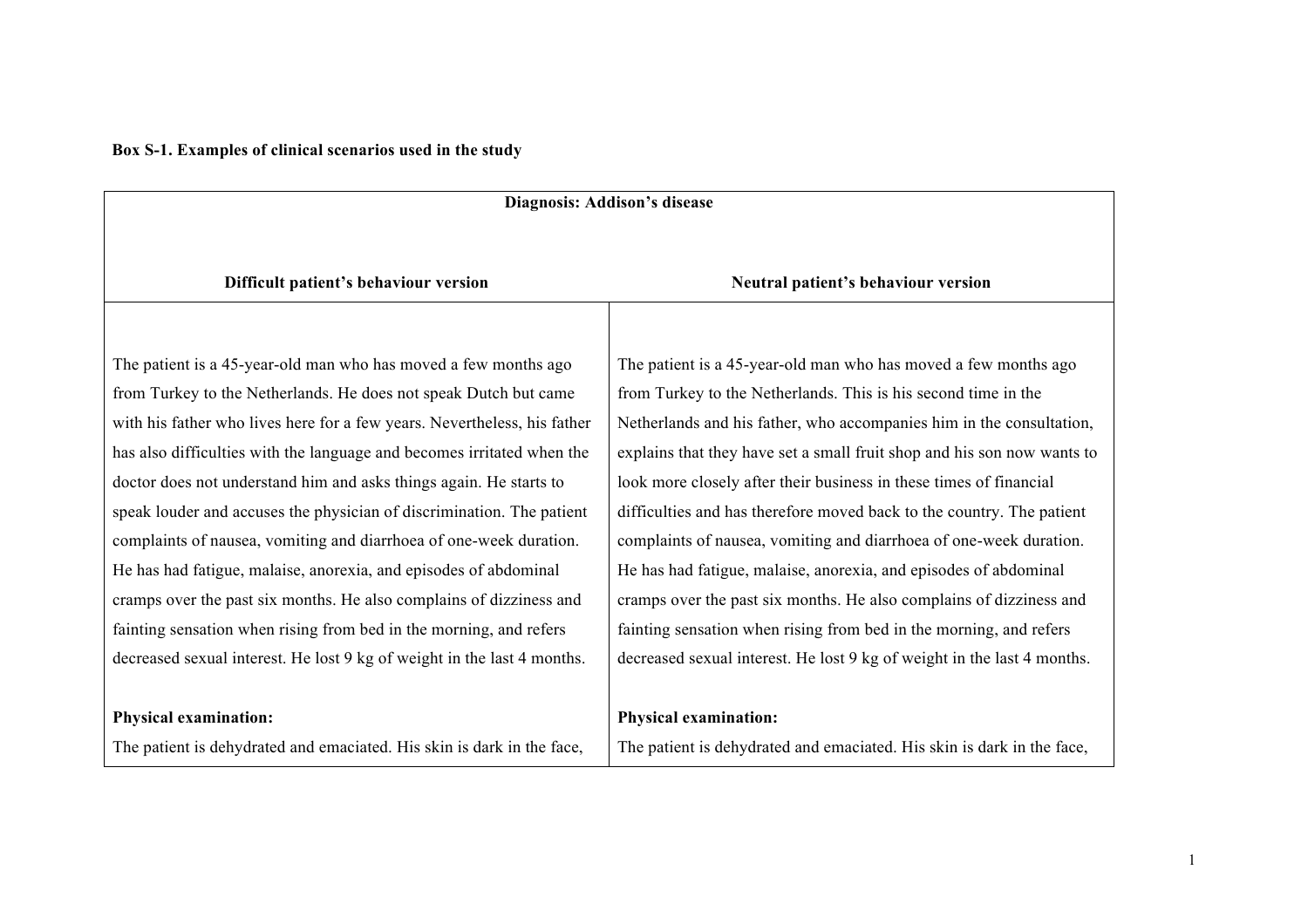| on his hands, the extremities, chest and back. Reduction of axillary       | on his hands, the extremities, chest and back. Reduction of axillary       |  |
|----------------------------------------------------------------------------|----------------------------------------------------------------------------|--|
| hair. BP and pulse lying down: 105/80 mm Hg, 90/min. BP and pulse          | hair. BP and pulse lying down: 105/80 mm Hg, 90/min. BP and pulse          |  |
| standing upright: 80/50 mm Hg, 104/min. Heart and lungs: no                | standing upright: 80/50 mm Hg, 104/min. Heart and lungs: no                |  |
| abnormalities. Abdomen: diffusely painful on palpation, with no signs      | abnormalities. Abdomen: diffusely painful on palpation, with no signs      |  |
| of peritoneal irritation. Fundoscopic examination: grey-white patches      | of peritoneal irritation. Fundoscopic examination: grey-white patches      |  |
| surrounded by areas of dark choroidal pigment.                             | surrounded by areas of dark choroidal pigment.                             |  |
|                                                                            |                                                                            |  |
| Lab tests:                                                                 | Lab tests:                                                                 |  |
| Hb 10.6 g/dl; Ht 38%; white cell count $6.6x10^{3}/mm^{3}$ with 20%        | Hb 10.6 g/dl; Ht 38%; white cell count $6.6x10^{3}/mm^{3}$ with 20%        |  |
| eosinophils; sodium 128 mmol/L; potassium 5.9 mmol/L; creatinine           | eosinophils; sodium 128 mmol/L; potassium 5.9 mmol/L; creatinine           |  |
| 1.2 mg/dl: 2.0; urea 39 mg/dl; chloride 96 mmol/L; calcium 11.1            | 1.2 mg/dl: 2.0; urea 39 mg/dl; chloride 96 mmol/L; calcium 11.1            |  |
| mg/dl; bicarbonate 20 mmol/L. Faeces examination Strongyloides             | mg/dl; bicarbonate 20 mmol/L. Faeces examination Strongyloides             |  |
| stercoralis                                                                | stercoralis.                                                               |  |
| Diagnosis: Hyperthyroidism                                                 |                                                                            |  |
|                                                                            |                                                                            |  |
|                                                                            |                                                                            |  |
| Difficult patient's behaviour version                                      | Neutral patient's behaviour version                                        |  |
|                                                                            |                                                                            |  |
| The last patient of the day is Mrs MvdG, a 32-year-old woman who           | The last patient of the day is Mrs MvdG, a 32-year-old woman who           |  |
| works part-time as a librarian in the central library. She is married with | works part-time as a librarian in the central library. She is married with |  |
| a high-school teacher and has two young sons. She is registered as a       | a high-school teacher and has two young sons. She is registered as a       |  |
| patient of the youngest colleague in the GP clinic, but he asked you to    | patient of the youngest colleague in the GP clinic, but he had asked       |  |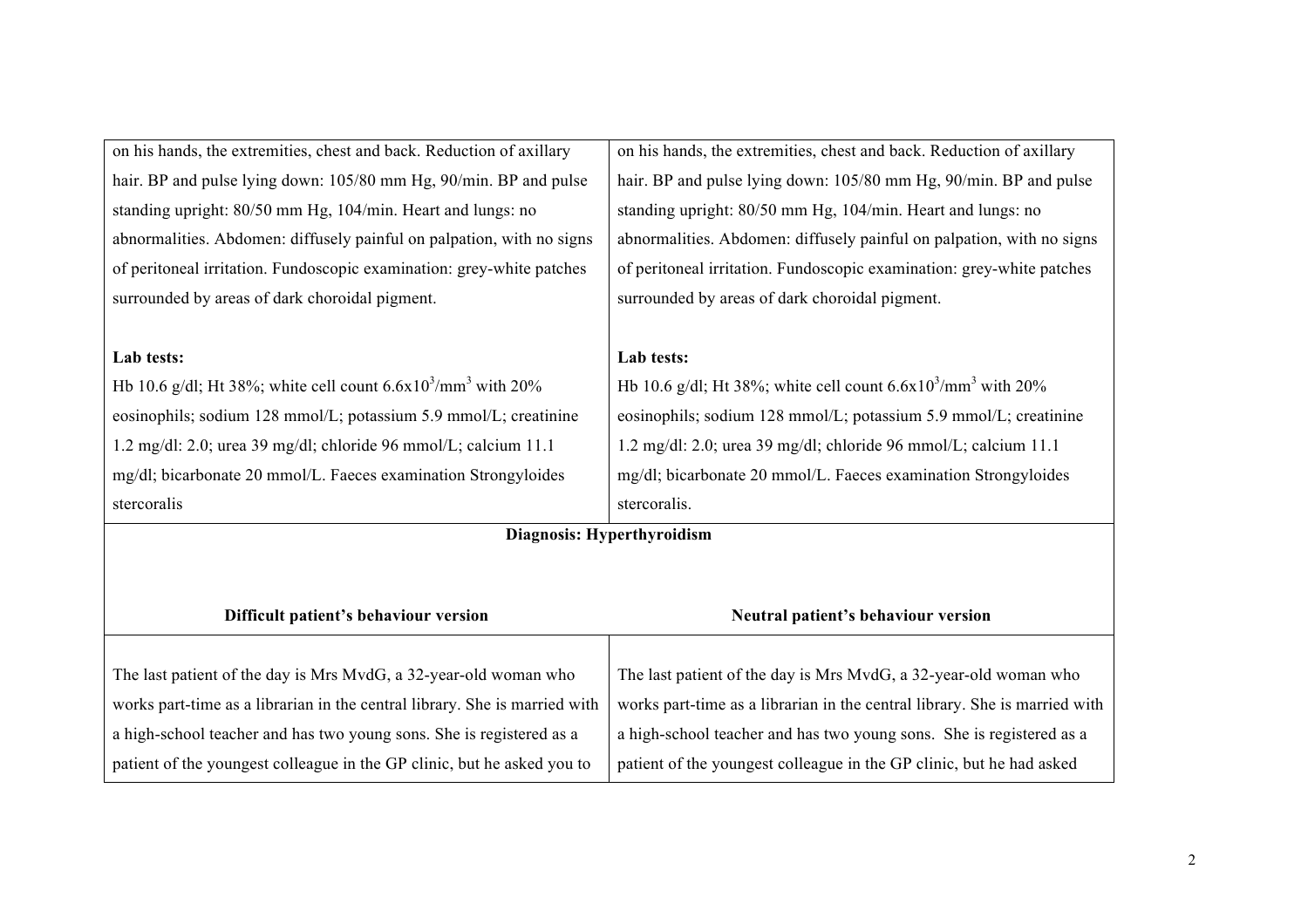see the patient today because she insists, against the colleague's opinion, that she should be referred to a specialist. The patient says her problem is too complex to be solved by a GP, "who only prescribes paracetamol". Your colleague thinks the referral is unnecessary but had difficulties dealing with the patient's distrust and thought a more experienced doctor could help. The patient's medical history includes treatment for toxoplasmosis-chorioretinitis 3 years ago. She has used Pravastatin (40 mg) because of a family history of dyslipidemia. Her family history shows that her brother had a diagnosis of ankylosing spondylitis. There is no history of coronary diseases, diabetes, or diseases associated with muscle weakness in the family. Today the patient came to see the doctor due to complaints of muscle weakness in arms and legs. She says that she had two similar, though less severe, episodes over the last 6 months. During this period, she reports to have been anxious and sometimes oversensitive to heat. She lost 4 kg of her weight despite maintaining her appetite. She has been constantly feeling hot and sweating. Last night she began to notice a slight weakening of the muscles. On waking up, she could get up only with severe difficulty and was unable to walk. She had no vomiting or diarrhoea.

you to see the patient today because he has been attending a continuous education program since last month and has to leave earlier. The patient had not been previously informed that she would not be seen by her own doctor today but does not see problems in you replacing him, after the colleague introduces you to her. The patient's medical history includes treatment for toxoplasmosis-chorioretinitis 3 years ago. She has used Pravastatin (40 mg) because of a family history of dyslipidemia. Her family history shows that her brother had a diagnosis of ankylosing spondylitis. There is no history of coronary diseases, diabetes, or diseases associated with muscle weakness in the family. Today the patient came to see the doctor due to complaints of muscle weakness in arms and legs. She says that she had two similar, though less severe, episodes over the last 6 months. During this period, she reports to have been anxious and sometimes oversensitive to heat. She lost 4 kg of her weight despite maintaining her appetite. She has been constantly feeling hot and sweating. Last night she began to notice a slight weakening of the muscles. On waking up, she could get up only with severe difficulty and was unable to walk. She had no vomiting or diarrhoea.

## **Physical examination:**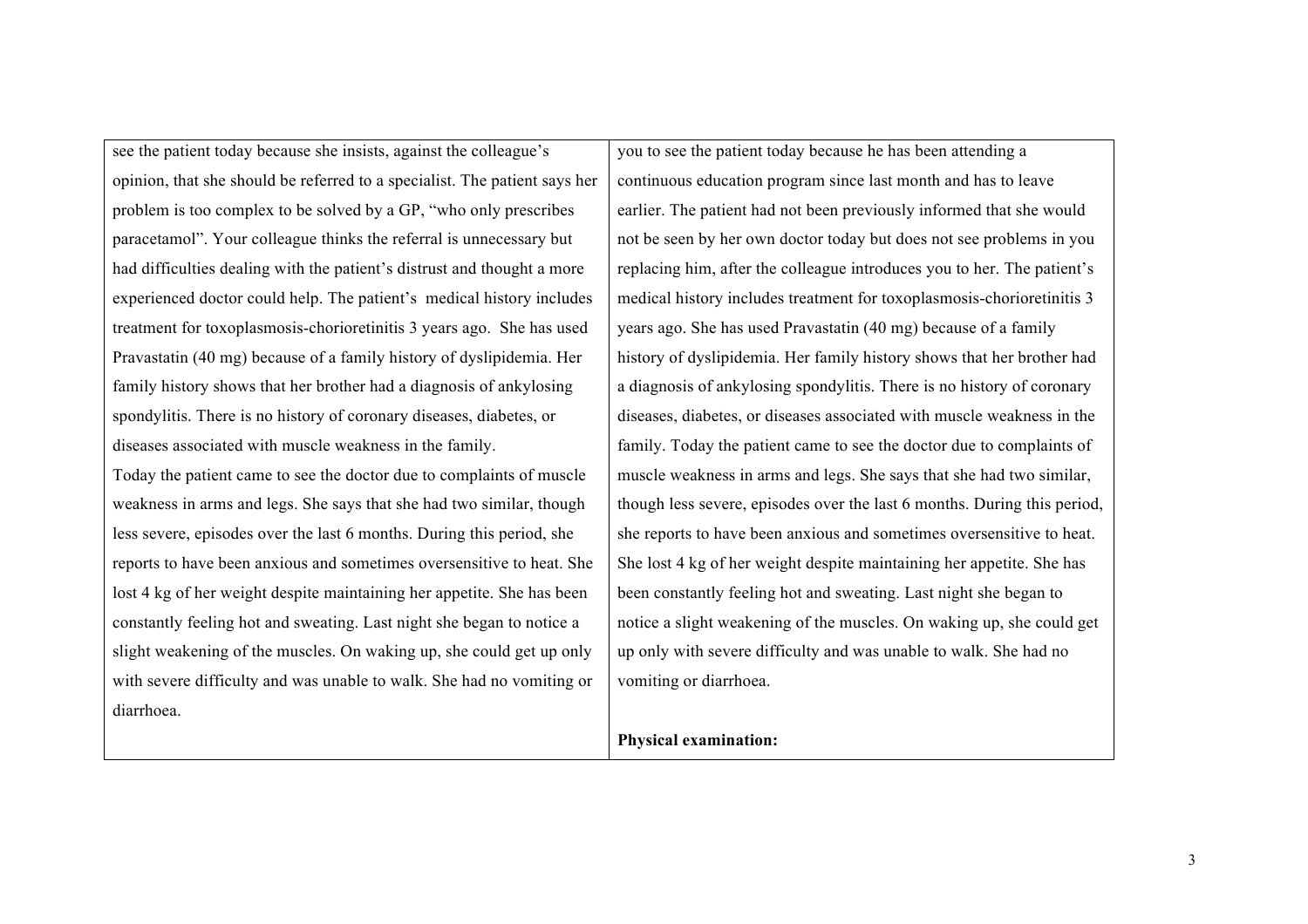| <b>Physical examination:</b>                                             | BP: 140/70 mmHg; pulse: 100 / min; respiratory rate: 20/min;           |
|--------------------------------------------------------------------------|------------------------------------------------------------------------|
| BP: 140/70 mmHg; pulse: 100 / min; respiratory rate: 20/min;             | temperature: 36.6°C                                                    |
| temperature: 36.6°C                                                      | The skin is warm and moist. Slight hand trembling. Severe proximal     |
| The skin is warm and moist. Slight hand trembling. Severe proximal       | muscle weakness; symmetric shortened tendon reflexes. The rest of the  |
| muscle weakness; symmetric shortened tendon reflexes. The rest of the    | physical examination showed no abnormalities.                          |
| physical examination showed no abnormalities.                            |                                                                        |
|                                                                          |                                                                        |
| <b>Diagnosis: Liver cirrhosis</b>                                        |                                                                        |
|                                                                          |                                                                        |
| Difficult patient's behaviour version                                    | Neutral patient's behaviour version                                    |
|                                                                          |                                                                        |
|                                                                          |                                                                        |
| The next patient you see in the outpatient clinic is a 45-year-old       | The next patient you see in the outpatient clinic is a 45-year-old     |
| lawyer, divorced, with two kids. He is angry about the long waiting      | lawyer, divorced, with two kids. He comments on the long waiting       |
| time and starts speaking harshly about one of your colleagues, a         | time but says he is glad to first see a resident because he had a good |
| resident in orthopaedics, who managed wrongly a problem he had in        | experience with one of your colleagues, a resident in orthopaedics,    |
| his knee sometime ago and ended up being sued and paying a high          | who took care of him when he had a problem in his knee sometime        |
| price for his 'incompetence'. The patient complains of persistent upper  | ago. He believes the pain is stress-related due to falling number of   |
| abdominal pain that started some months ago. He believes the pain is     | clients and his divorce two years ago. He has visited prostitutes      |
| stress-related due to falling number of clients and his divorce two      | occasionally, but proved to suffer from an erectile dysfunction on the |
| years ago. He has visited prostitutes occasionally, but proved to suffer | last occasion. There are no indications of food intolerance. He has    |